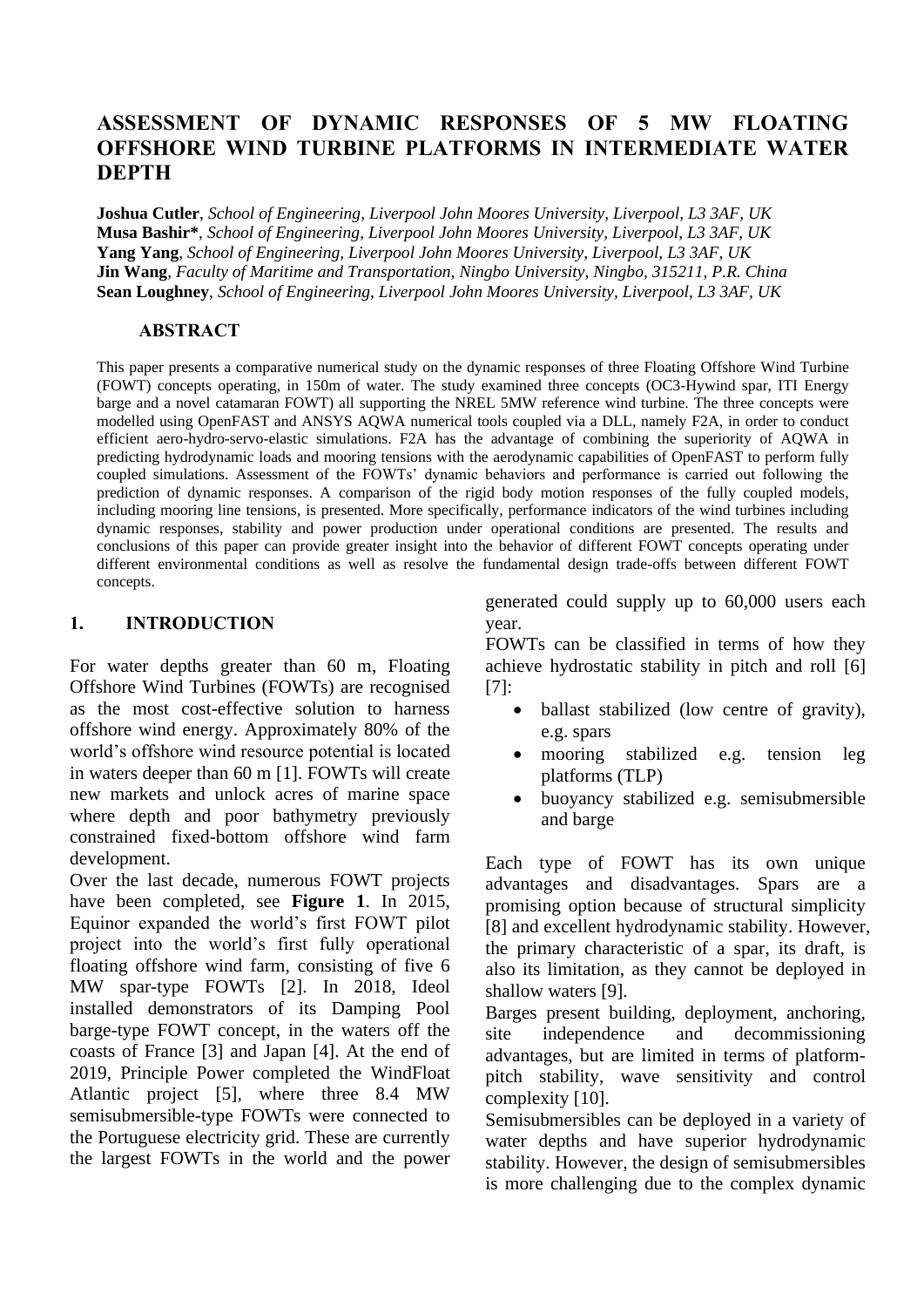responses induced by combined wind-wave loads. The heave response is a primary concern of semisubmersible FOWTs [11]. Also, the construction of semisubmersibles is more complex compared to the other types.

TLP FOWTs have great cost potential and very good heave and angular motions, but are without the lack of full-scale testing; both the costs and the risks are still somewhat unknown. Three major hurdles for TLPs include the complexity and cost of the mooring installation, the change in tendon tension due to tidal variations, and the structural frequency coupling between the tower and the mooring system [12].

Over the last decade, a small number of researchers have conducted studies in a bid to resolve preliminary design trade-offs among different FOWT concepts.

A dynamic response analysis of three FOWT concepts was carried out in [6]. A TLP, spar and barge was assessed and compared. Comparisons were based on ultimate loads, fatigue loads and instabilities. The analysis discovered instabilities in all systems and that the barge was susceptible to excessive platform-pitching in extreme waves.

[13] analysed the dynamic responses of six FOWT concepts. Three concepts were identical to the concepts assessed in [6]. The other three are generic systems created for a demonstration project and include another TLP, a semisubmersible and spar. The TLP is of a different design compared to the TLP modelled in the previous study. The design of the spar

remained constant but was modelled at a different water depth. Despite the two different TLP designs, the analysis found that their response was fairly similar. It was identified that the method for stabilizing the floating system is more influential on the dynamics of the system as opposed to the details of the design. The effect of water depth on the OC3-Hywind system did not have a significant effect on the system dynamics.

[14] carried out 1/50th scale wind/wave basin model tests of three concepts. Experimental performance results were discussed and compared for a number of wind-wave environments, with emphasis placed on global motions, flexible tower dynamics and mooring system response.

[15] investigated the dynamical characteristics of a spar and semisubmersible by model testing. A series of comparisons were made based on the experimental results. It was found that the dynamic behaviours of the two FOWTs had some similarities and some significant differences. The spar was more sensitive to wind loading and had larger amplitudes of platform motion in wind only cases. By contrast, the semisubmersible was more sensitive to wave loading, particularly for second order difference-frequency wave loading.

Even though researchers have quantified to some extent, the impact of platform type on turbine loads and design, no definitive conclusion can be drawn on which platform type is the best.

Ultimately, the end goal is utility-scale production of FOWTs. Barge-type platforms have advantages in fabrication, deployment and installation. The



**Fig 1.** The growth in size and output capacity of offshore wind turbines over time.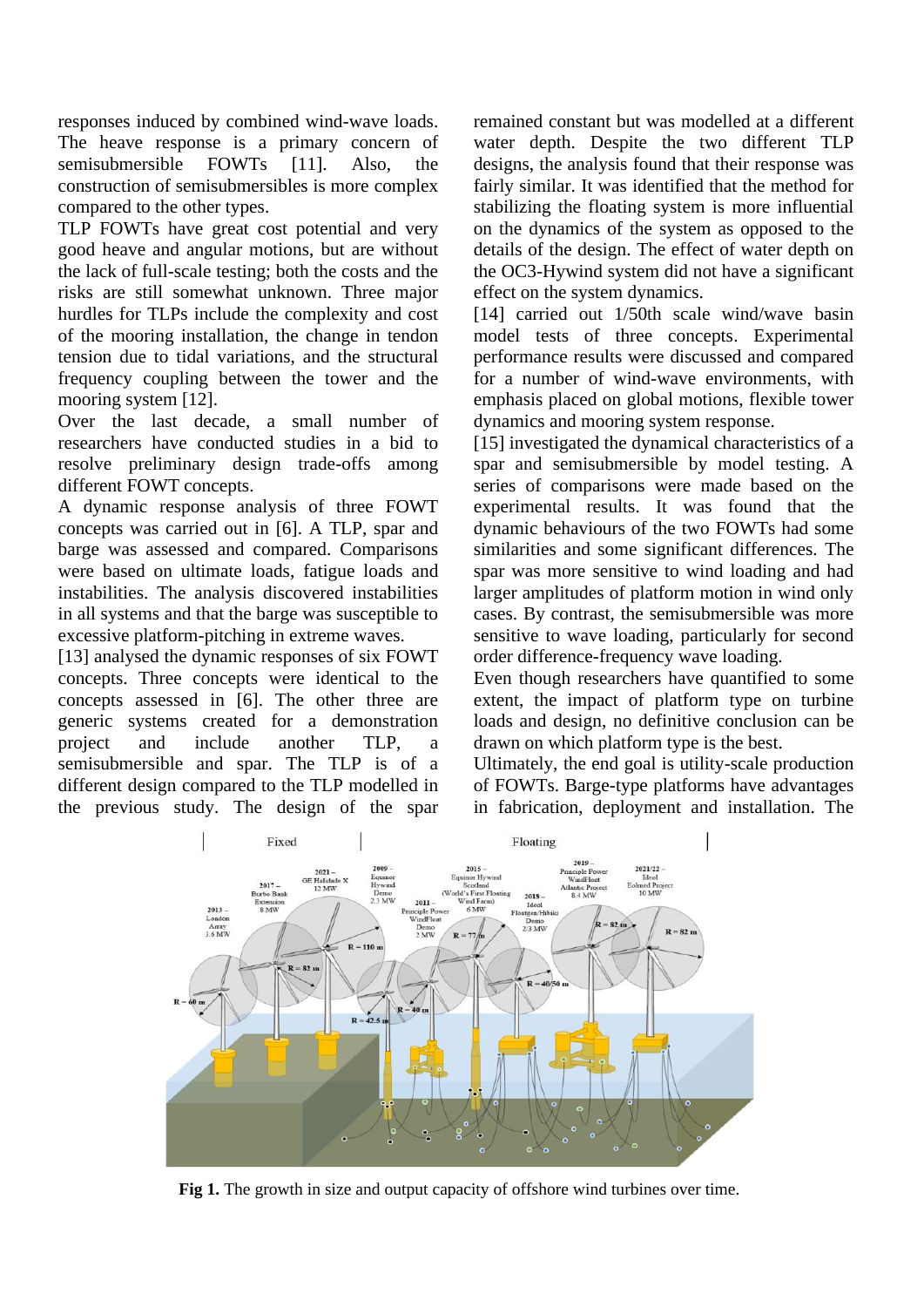simple geometry allows for straightforward construction and the wind turbine can be mounted onto the floating platform at quayside before tugging the entire assembly offshore, eliminating the need for specialist vessels. Such factors mean barge-type FOWTs have lower overall costs compared to the others. However, pitch stability is the major limitation of this platform type. Spars are another platform type showing strong potential for mass production, except depth is a limiting factor. To improve on the pitch stability of bargetype platforms whilst maintaining simplicity in design, a novel catamaran platform is introduced. Therefore, this paper analyses the dynamic behaviours of three FOWTs in intermediate water depth: barge, spar, and catamaran. The outcomes of this work hope to provide greater insight into the behaviour of different FOWT concepts operating under different environmental conditions as well as contribute to resolving the fundamental design trade-offs between different FOWT concepts.

## **2. MODEL DESCRIPTION**

The FOWT systems studied in this work are described herein. Each FOWT is composed of the following parts: (1) floating platform, (2) tower, (3) rotor and nacelle assembly, and (4) mooring system. All three floating platforms support the NREL 5 MW reference wind turbine which is detailed in Table 1. The wind turbine is a conventional three-bladed, upwind variable-speed wind turbine.

**Table 1.** Properties of NREL 5 MW Reference Wind Turbine.

| <b>Parameter (Units)</b>                      | Value    |  |  |
|-----------------------------------------------|----------|--|--|
| Rated Power (MW)                              | 5        |  |  |
| Rotor $\&$ hub diameter (m)                   | 126 & 3  |  |  |
| Cut-in, rated, cut-out wind speed $(ms^{-1})$ | 3, 11.4, |  |  |
|                                               | 25       |  |  |
| Hub height (from the bottom of the tower)     | 90       |  |  |
| (m)                                           |          |  |  |
| CM location (from bottom of the tower)        | 64       |  |  |
| (m)                                           |          |  |  |
| Rotor mass (kg)                               | 110,000  |  |  |
| Nacelle mass (kg)                             | 240,000  |  |  |
| Tower mass (kg)                               | 347,460  |  |  |
| Total mass (including tower) (kg)             | 697,460  |  |  |

Three floating platforms are modelled in this study which include a spar, a barge and a catamaran. The platforms are depicted in **Fig. 2** and mooring system arrangements in **Fig. 3**. The properties of the floating platforms and respective mooring systems are presented in **Table 2**.



**Figure 2.** Three FOWT concepts under investigation: spar (left), barge (centre), catamaran(right).



**Figure 3.** Mooring system configuration of each FOWT under investigation: spar (left), barge (centre), catamaran(right).

The spar FOWT has been previously defined in the Phase IV of the OC3 project [16]. The configuration of the OC3-Hywind spar features a deeply drafted, slender spar buoy, and the floating system is held in position by three mooring lines. One of the cables is directed along the positive xaxis in the x-z plane, and the other two remaining lines are distributed uniformly (120°) around the platform. The water depth in this study is 150 m which differs to previous work. Thus, slight modifications of the mooring system are required. The barge-type FOWT is commonly referred to as the ITI Energy Barge, a preliminary barge concept developed by the Universities of Glasgow and Strathclyde, and ITI energy. More specifications can be seen in [17]. To prevent it from drifting, the floating platform is moored by a system of eight slack, catenary lines. Two mooring lines join at each corner of the bottom of the barge such that they are 45° apart at the corner.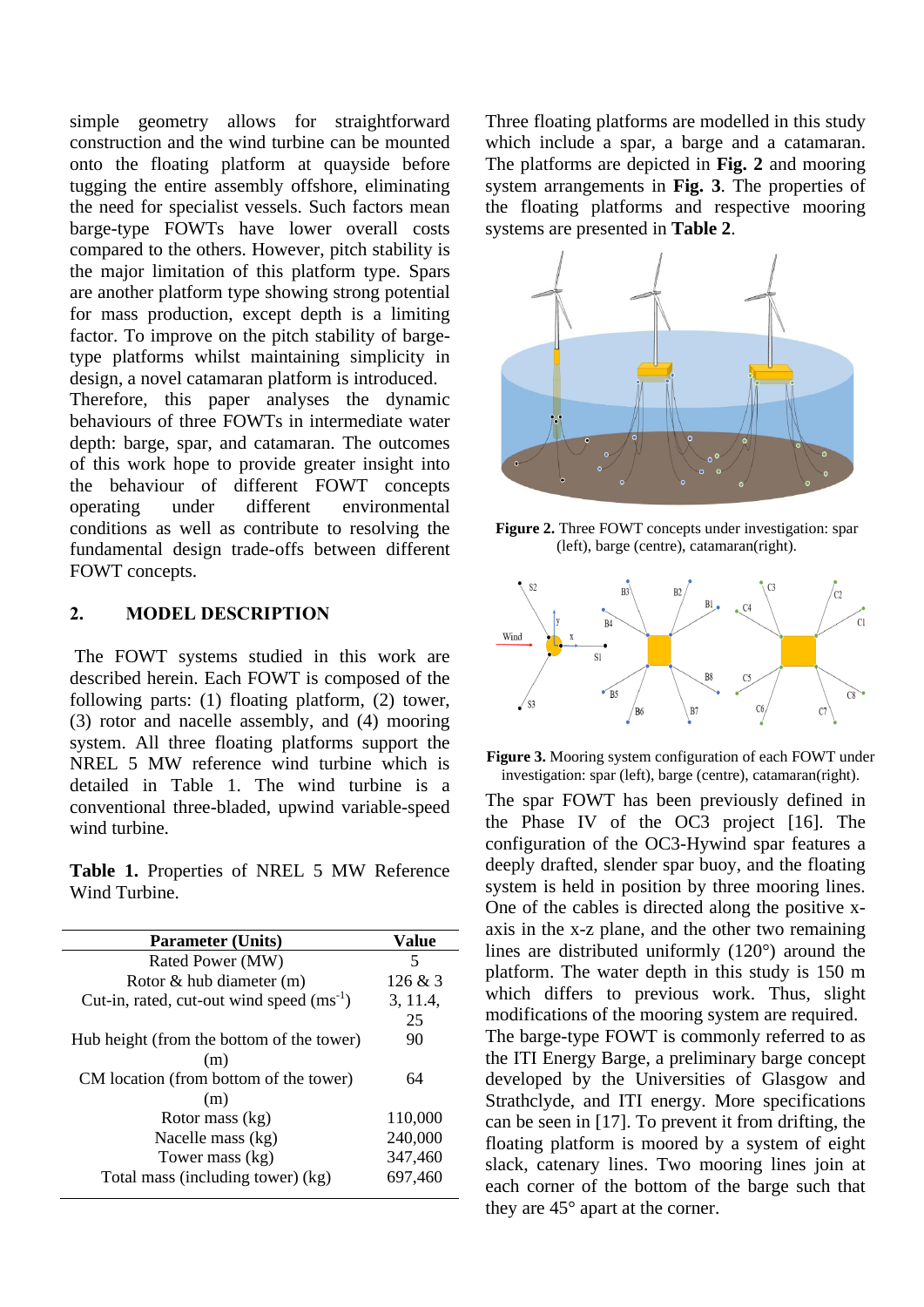The catamaran FOWT is based on a typical catamaran vessel comprised of a large deck mounted atop two equally spaced demi-hulls. The wind turbine is situated in the middle of the platform so that the tower centreline and platform centreline align and pass through the origin (0,0). Similarly, to the barge-type FOWT, eight slack, catenary lines keep the platform in position.

**Table 2.** Platform and Mooring System Properties of the Three FOWT Concepts.

|                                   | <b>OC3 Hywind</b> | <b>ITI Energy</b> | Catamaran      |  |
|-----------------------------------|-------------------|-------------------|----------------|--|
|                                   | <b>Spar</b>       | <b>Barge</b>      |                |  |
| Diameter or                       | 6.5 (above        |                   |                |  |
| width x                           | taper), 9.4       | 40 x 40           | 45 x 60.       |  |
| length (m)                        | (below taper)     |                   | $(LOA = 77.3)$ |  |
| Space                             |                   |                   |                |  |
| between                           |                   |                   | 25             |  |
| demi-hulls                        |                   |                   |                |  |
| (m)                               |                   |                   |                |  |
| Draft (m)                         | 120               | 4                 | 4              |  |
| Elevation to                      |                   |                   |                |  |
| platform top                      | 10                | 6                 | 6              |  |
| (tower base)                      |                   |                   |                |  |
| above SWL                         |                   |                   |                |  |
| Total                             | 8,361             | 16,000            | 15,684         |  |
| volume $(m^3)$                    |                   |                   |                |  |
| Water                             |                   |                   |                |  |
| displacement<br>(m <sup>3</sup> ) | 8,029             | 6,400             | 5,480          |  |
| Mass (kg)                         | 7,466,330         | 5,452,000         | 4,901,080      |  |
| CM location                       |                   |                   |                |  |
| (m)                               | $(0, 0, -89.916)$ | $(0, 0, -0.282)$  | (0, 0, 1.51)   |  |
| Roll inertia                      |                   |                   |                |  |
| about CM                          | 4,229,230,000     | 726,900,000       | 4,672,683,194  |  |
| (kg m <sup>2</sup> )              |                   |                   |                |  |
| Pitch inertia                     |                   |                   |                |  |
| about CM                          | 4,229,230,000     | 726,900,000       | 6,800,310,371  |  |
| (kg m <sup>2</sup> )              |                   |                   |                |  |
| Yaw inertia                       |                   |                   |                |  |
| about CM                          | 164,230,000       | 1,454,000,000     | 11,190,569,096 |  |
| (kg m <sup>2</sup> )              |                   |                   |                |  |
| Number of                         |                   |                   |                |  |
| mooring                           | 3                 | 8                 | 8              |  |
| lines                             |                   |                   |                |  |
| Depth to                          |                   |                   |                |  |
| fairleads &                       | 70 & 150          | 4 & 150           | $-4 & 150$     |  |
| anchors (m)                       |                   |                   |                |  |
| Radius to                         |                   | 28.28 &           | 42.436 &       |  |
| fairleads &                       | 5.2 & 274.6       | 423.4             | 429.095        |  |
| anchors (m)                       |                   |                   |                |  |
| Section                           | 287               | 473.4             | 473.312        |  |
| length $(m)$                      |                   |                   |                |  |
| Mooring line                      | 0.09              | 0.0809            | 0.0809         |  |
| diameter (m)                      |                   |                   |                |  |
| Line mass                         |                   | 130.4             | 130.4          |  |
| density (kg<br>$m^{-1}$ )         | 173               |                   |                |  |
| Line                              |                   |                   |                |  |
| extensional                       |                   |                   |                |  |
| stiffness, EA                     | 384,200,000       | 589,000,000       | 589,000,000    |  |
| (N)                               |                   |                   |                |  |
|                                   |                   |                   |                |  |

#### **3. FAST2AQWA TOOL**

To accurately predict the dynamic responses of the three FOWT concepts, subjected to a range of operational environmental conditions, a new aerohydro-servo-elastic coupled tool based on the commercial hydrodynamic analysis software tool AQWA [18] and FAST [19] is adopted in this study. Since the release of this novel coupling framework, FAST has transitioned to OpenFAST. OpenFAST [20] is an open-source version of FAST, where FAST is the framework that couples computational modules for aerodynamics, hydrodynamics (offshore structures), control and electrical system dynamics, and structural dynamics to enable fully coupled nonlinear aerohydro-servo-elastic simulation in the time domain. The new tool used in this analysis replaces the hydrodynamic module, known as HydroDyn, used to calculate the hydrodynamic loads of a FOWT in FAST with the far superior predictive capabilities of AQWA. The aero-servo-elastic simulation capabilities of FAST are implemented within AQWA via a coupling framework referred to as FAST2AQWA (F2A). The coupling between AQWA and FAST is achieved via the user force64.dll which is a built-in Dynamic Link Library (DLL) of AQWA for external force calculation. This is illustrated by a flowchart presented in **Fig. 4** [21].



**Figure 4.** Flowchart of F2A [21].

It can be seen in **Fig. 4** that the dynamic responses of a FOWT are predicted in different modules. Similarly, to FAST, F2A is the framework that couples all the computational modules together. More explicitly, the upper structures of the wind turbine (tower, rotor and nacelle) are modelled in FAST and the dynamic responses are predicted within the DLL using the platform kinematics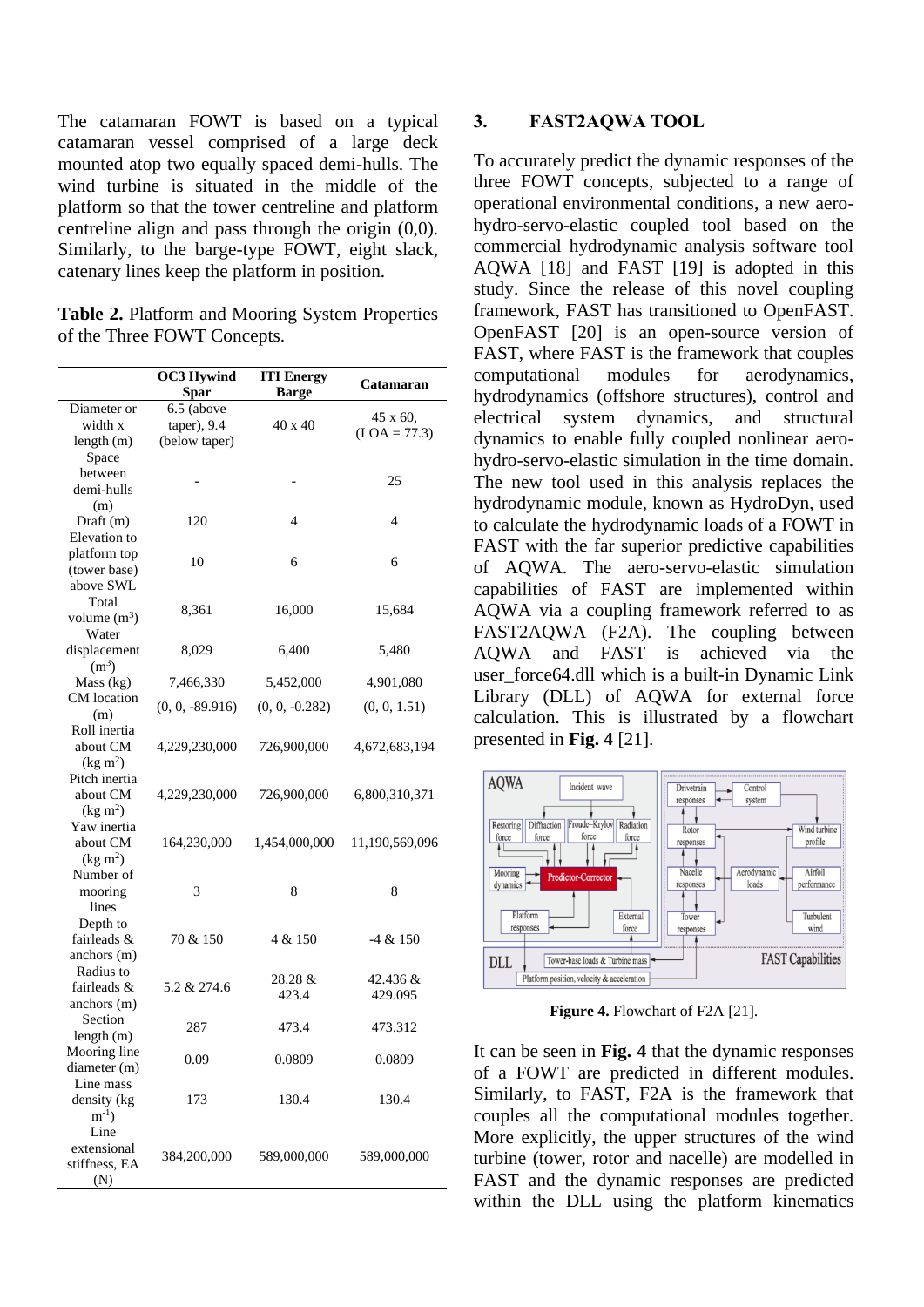obtained in AQWA. However, before being passed into the DLL these terms are transformed from the inertial coordinate system to the local coordinate system of the platform. The reason for this is because FAST corrects the kinematics of the upper structures based on the platform responses that are referred to its local coordinate system, thus, a transformation is needed as the platform responses predicted by AQWA are referred to its inertial coordinate system. Subsequently, the tower-base loads are calculated by the FAST subroutines. The lower structure, which consists of the platform and mooring lines, is modelled in AQWA. The dynamic responses are calculated in AQWA by solving the equation of motion of the platform considering the calculated tower-base loads as an external force. Another appropriate transformation is applied to the external force referring it back to the inertial coordinate system. The governing equation of motion of the platform is defined in **Eq. 1.**

where  $B_{pot}(\omega)$  is the radiation damping corresponding to the wave frequency of  $\omega$ . For more information on the F2A coupling framework and coordinate system transformations refer to [22].

## **4. LOAD CASES, ENVIRONMENTAL CONDITIONS AND SIMULATION**

Based on the met-ocean data of a specific site situated off the north coast of Scotland, five Load Cases (LCs) are defined in **Table 3.** The LCs represent a range of potential environment conditions within the NREL 5MW reference turbine operation wind speed range.  $U_w$  is the mean wind speed at hub-height,  $H_s$  is the significant wave height and  $T_p$  is the spectral peak period. The three-dimensional turbulent wind fields were generated using NREL's TurbSim

$$
(\boldsymbol{M} + \boldsymbol{A})\ddot{\boldsymbol{x}} + (\boldsymbol{B}_{ext} + \boldsymbol{B}_{pot})\dot{\boldsymbol{x}} + \boldsymbol{B}_2\dot{\boldsymbol{x}}|\dot{\boldsymbol{x}}| + \int_0^t \boldsymbol{h}(t-\tau)\dot{\boldsymbol{x}}(\tau)d\tau + \boldsymbol{C}\boldsymbol{x} = \boldsymbol{F}_{ext}
$$
 [1]

where  $\bf{M}$  is the inertial mass matrix,  $\bf{A}$  is the added mass matrix, and  $x$ ,  $\dot{x}$ ,  $\ddot{x}$  are the unknown displacement, velocity, and acceleration vectors of the platform, respectively, for each degree of freedom. Similarly,  $B_{ext}$  and  $B_2$  are the damping coefficients matrix related to viscous (quadratic) damping typically obtained from model tests,  $B_{pot}$ is the radiation or potential (linear) damping matrix, while  $\mathbf{C}$  is the stiffness matrix composed by hydrostatic and the mooring line restoring forces. Matrix **A** and  $B_{pot}$  can be computed by a numerical code based on the potential theory, in this case AQWA, which in turn can provide the total external force vector denoted by  $F_{ext}$ . In the case of an irregular wave spectrum, the fluid memory has an important impact on the floating body dynamics. This fluid memory effect is captured by the convolution integral formulation based upon the Cummins equation. Furthermore,  $h(t)$  is the radiation impulse function matrix used to examine the radiation memory effects as defined in **Eq. 2**.

$$
h(t) = \frac{2}{\pi} \int_0^\infty B_{pot}(\omega) \cos(\omega t) d\omega, \qquad [2]
$$

program [23] according to the Kaimal turbulence model for IEC Class C. The kinematics of the irregular waves are generated based on the P-M spectrum in AQWA. In this study, both wind and waves are unidirectional and aligned with x-axis for all three FOWTs.

**Table 3.** Load Cases.

| LC | $U_w$ [m/s] | $H_s$ [m] | $T_n$ [s] |
|----|-------------|-----------|-----------|
|    |             | 1.6146    | 3.4985    |
| 2  | 8           | 1.8037    | 4.2657    |
| 3  | 11.4        | 2.1155    | 5.2555    |
|    | 18          | 2.9585    | 7.1203    |
|    | 25          | 4.0257    | 8.8897    |

For each simulation, the overall simulation length is 4,600 s and the first 1,000 s is removed to negate any transient effects interfering with the final statistical results. The hydrodynamic characteristics and dynamic responses of the three FOWT concepts are examined for each load case after predictions are made using F2A.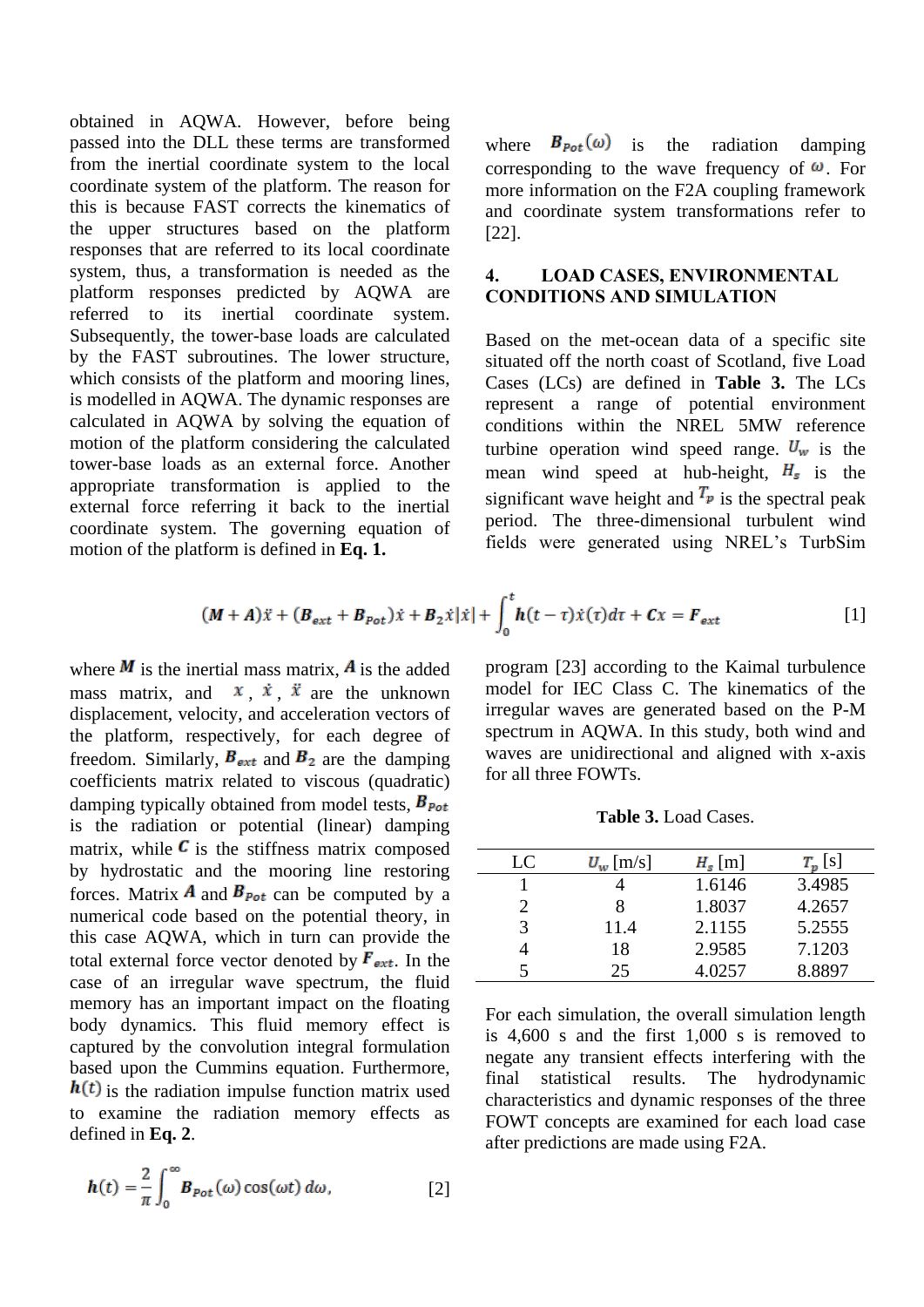#### **5. ASSESSMENT OF DYNAMIC RESPONSES**

### 5.1 FREE DECAY ANALYSIS

A free decay analysis was conducted for each concept in all six degrees of freedom. The natural period and frequency of the relevant platform in each rigid body mode is presented in **Table 4**.

| <b>Table 4.</b> Natural periods and frequencies of the |
|--------------------------------------------------------|
| FOWT platforms.                                        |

|                   | Surge | Sway  | Heave | Roll  | Pitch | Yaw   |
|-------------------|-------|-------|-------|-------|-------|-------|
| <b>Spar</b>       |       |       |       |       |       |       |
| Period/ $(s)$     | 82.2  | 82.2  | 30.4  | 30.1  | 30.1  | 6.1   |
| Frequency/ $(Hz)$ | 0.012 | 0.012 | 0.033 | 0.033 | 0.033 | 0.164 |
| <b>Barge</b>      |       |       |       |       |       |       |
| Period/ $(s)$     | 137.7 | 137.7 | 7.1   | 11.8  | 11.8  | 52.5  |
| Frequency/ $(Hz)$ | 0.007 | 0.007 | 0.141 | 0.085 | 0.085 | 0.019 |
| Catamaran         |       |       |       |       |       |       |
| Period/ $(s)$     | 121.6 | 157.1 | 5.4   | 10.6  | 9.8   | 109.5 |
| Frequency/(Hz)    | 0.008 | 0.006 | 0.185 | 0.094 | 0.102 | 0.009 |

#### 5.2 PLATFORM MOTIONS

The statistical results of the platform motions of the three concepts are presented in **Table 5**. For all LCs, the spar has the smallest surge response, owing to its small water plane area. However, floating platforms that achieve hydrostatic stability

through buoyancy, like the barge and catamaran, require large water plane areas, and typically have large geometric volumes in the vicinity of the water's surface where the highest concentration of wave energy exists. In contrast, the surge response of the barge and catamaran are much higher and have a greater variation compared to the spar. The highest mean surge response for all three platforms was observed in LC 3. This corresponds to the rated wind speed condition. A wind turbine operating at rated wind speed produces maximum rotor thrust (approx. 800kN for 5 MW wind turbine), which significantly contributes to the surge response. Under LC 5, all three platforms had their greatest maximum surge response. Compared to the spar, the barge and catamaran had approximately two and three times the surge displacement, respectively. It can be inferred from that the barge and catamaran are more sensitive to wave loading compared to the spar because of the responses observed by these platforms in the direction of wave propagation.

Buoyancy-stabilised platforms tend to have minimal heave responses. The hydrostatic restoring force provided by buoyancy as a result of the large water plane area restricts the vertical motion. Conversely, the water plane area of the spar is small, as such the restoring forces are not

Table 5. Statistical platform responses of the three FOWT concepts (1000 - 4600 s).

|                |         | Surge/m |              |       | Heave/m |              |          | Pitch/ ° |              |        |
|----------------|---------|---------|--------------|-------|---------|--------------|----------|----------|--------------|--------|
| LC             | Type    | Spar    | <b>Barge</b> | Cat   | Spar    | <b>Barge</b> | Cat      | Spar     | <b>Barge</b> | Cat    |
|                | Max     | 4.747   | 16.35        | 16.96 | 0.708   | 0.300        | 0.066    | 1.658    | 1.025        | 0.314  |
| $\mathbf{1}$   | Mean    | 2.620   | 8.490        | 8.343 | 0.650   | 0.123        | $-0.125$ | 0.917    | 0.328        | 0.067  |
|                | Std.dev | 0.733   | 3.198        | 2.734 | 0.023   | 0.059        | 0.059    | 0.251    | 0.179        | 0.080  |
|                | Max     | 12.52   | 33.35        | 34.68 | 0.655   | 0.645        | 0.456    | 4.146    | 2.153        | 1.581  |
| $\overline{2}$ | Mean    | 8.168   | 22.32        | 22.25 | 0.436   | 0.115        | $-0.115$ | 2.865    | 1.094        | 0.295  |
|                | Std.dev | 1.381   | 3.674        | 3.809 | 0.085   | 0.156        | 0.114    | 0.432    | 0.226        | 0.312  |
|                | Max     | 18.73   | 45.52        | 48.14 | 0.756   | 1.149        | 0.410    | 7.456    | 3.826        | 2.936  |
| 3              | Mean    | 12.44   | 29.29        | 27.18 | 0.132   | 0.108        | $-0.143$ | 4.452    | 1.726        | 0.370  |
|                | Std.dev | 2.240   | 7.050        | 11.31 | 0.228   | 0.308        | 0.151    | 0.969    | 0.545        | 0.712  |
|                | Max     | 12.99   | 30.08        | 44.41 | 1.096   | 2.148        | 1.720    | 6.189    | 4.243        | 8.519  |
| $\overline{4}$ | Mean    | 7.168   | 19.30        | 21.92 | 0.500   | 0.118        | $-0.134$ | 2.561    | 0.997        | 0.200  |
|                | Std.dev | 1.916   | 4.298        | 8.046 | 0.158   | 0.593        | 0.398    | 1.168    | 1.026        | 2.492  |
|                | Max     | 21.89   | 37.19        | 50.03 | 4.058   | 3.352        | 2.727    | 14.330   | 12.190       | 12.770 |
| 5              | Mean    | 4.710   | 8.583        | 20.60 | 0.570   | 0.122        | $-0.104$ | 1.785    | 0.862        | 0.179  |
|                | Std.dev | 6.157   | 11.53        | 10.78 | 0.775   | 0.895        | 0.733    | 4.370    | 3.775        | 4.046  |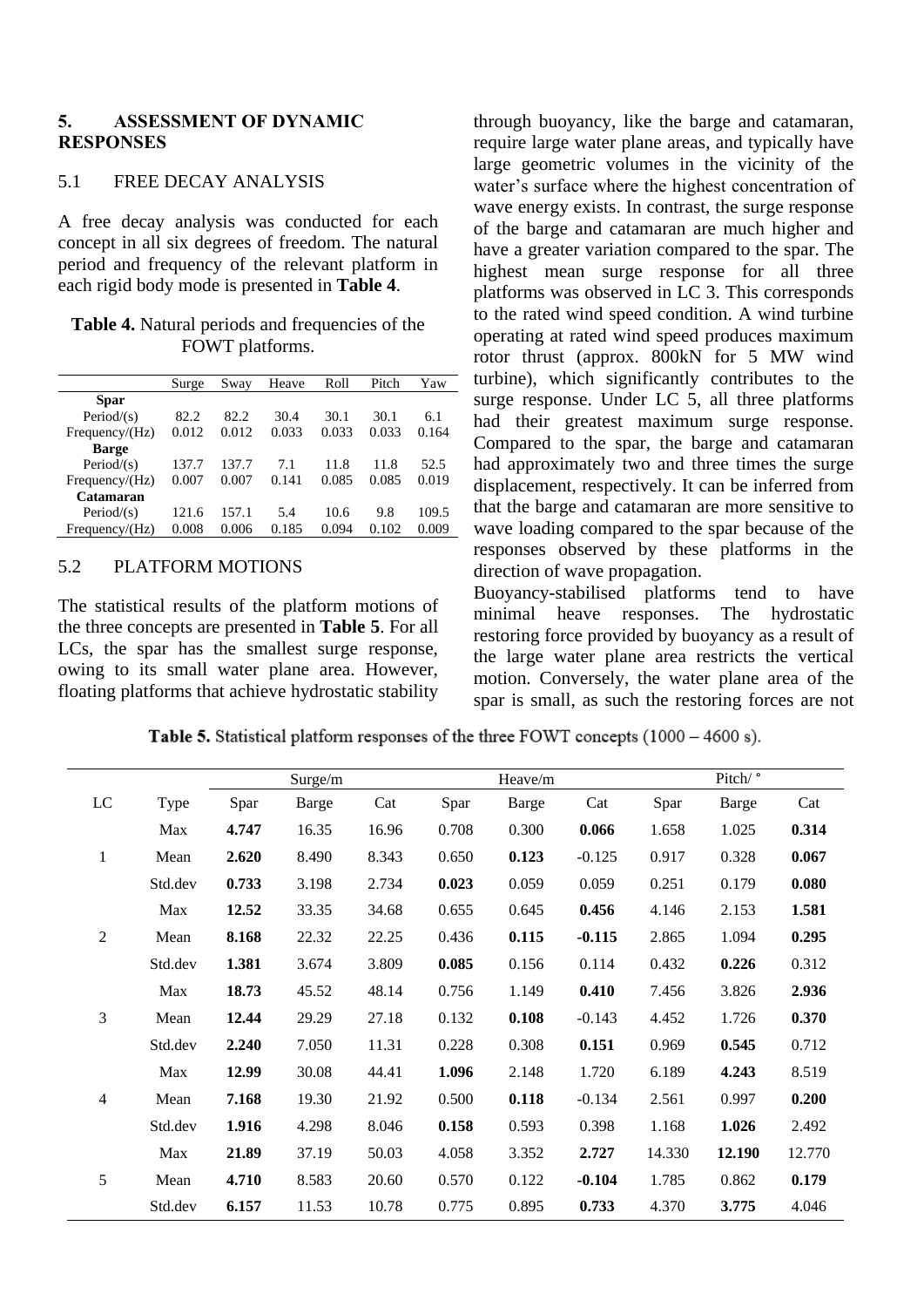large enough to limit the heave motion. However, as the spar has a large draft, vertical forces acting on the structure are negligible, and the heave response is insignificant. All three platforms show good response in heave for all five LCs.

The elongated body of the catamaran platform provides a greater restoring moment about the yaxis compared to the other two platforms, which improves platform stability against rotational motion about the y-axis (pitch). For all LCs, the catamaran platform has the lowest mean pitch response of the three platforms. On the contrary, for all five cases the spar platform has the highest mean pitch response which suggests that the spar is more sensitive to aerodynamic loading than the other two platforms. Similarly, the highest mean pitch response for the three platforms is observed in LC 3, the rated wind speed condition.

#### 5.3 MOORING LINE RESPONSES



**b)** Maximum fairlead tension.

**Figure 7.** Tension in the mooring lines of the three FOWTs  $(S1 =$ spar line 1, B1 = barge line 1, C1 = catamaran line 1).

**Figure 7.a)** and **b)** present the mean and maximum fairlead tensions of the three FOWTs. Each mooring system configuration is symmetrical which means only certain mooring lines need analysis. Therefore, two mooring lines of the spar mooring system (S1, S2) and four mooring lines of the barge  $(B1, B3, B5, B7)$  and catamaran  $(C1, C3,$ C5, C7) mooring systems are selected. The spar mooring system is made up of three mooring lines in total to keep the platform in position, whereas the other two mooring systems use eight. Therefore, the moorings lines tensions of the spar mooring system will have a greater mean tension compared to the barge and catamaran mooring systems. This is evident in **Fig. 7.a**.

Moreover, as a result of the incident waves, prevailing wind and rotor thrust all acting or travelling downwind, the mooring lines upwind of the origin will exhibit the greatest tension. This is because the environmental phenomena cause the platform to drift downwind, as it does, the mooring lines upwind will stretch in order to prevent drifting whilst the mooring lines downwind will slack. The barge and catamaran mooring lines have similar mean tensions under all LCs, except for mooring line C5 in LCs 4 and 5 where C5 is higher than B5. Under these two LCs, the maximum tension of mooring line C5 is approximately 1.6 times the tension of B5 under LC4 and 2 times the tension under LC 5. This can be explained by the greater surge response of the catamaran platform under these two LCs. Therefore, the mean tension of mooring line C5 will be higher than the equivalent mooring line of the barge mooring system.

#### 5.4 POWER PRODUCTION

The power generation of the three FOWTs for all examined LCs are presented in **Figure 8**. All three power curves are very alike. The results infer that the floating platform type used to support the wind turbine in intermediate water depth, under the specified operational conditions, has little effect on the power generated by the wind turbine.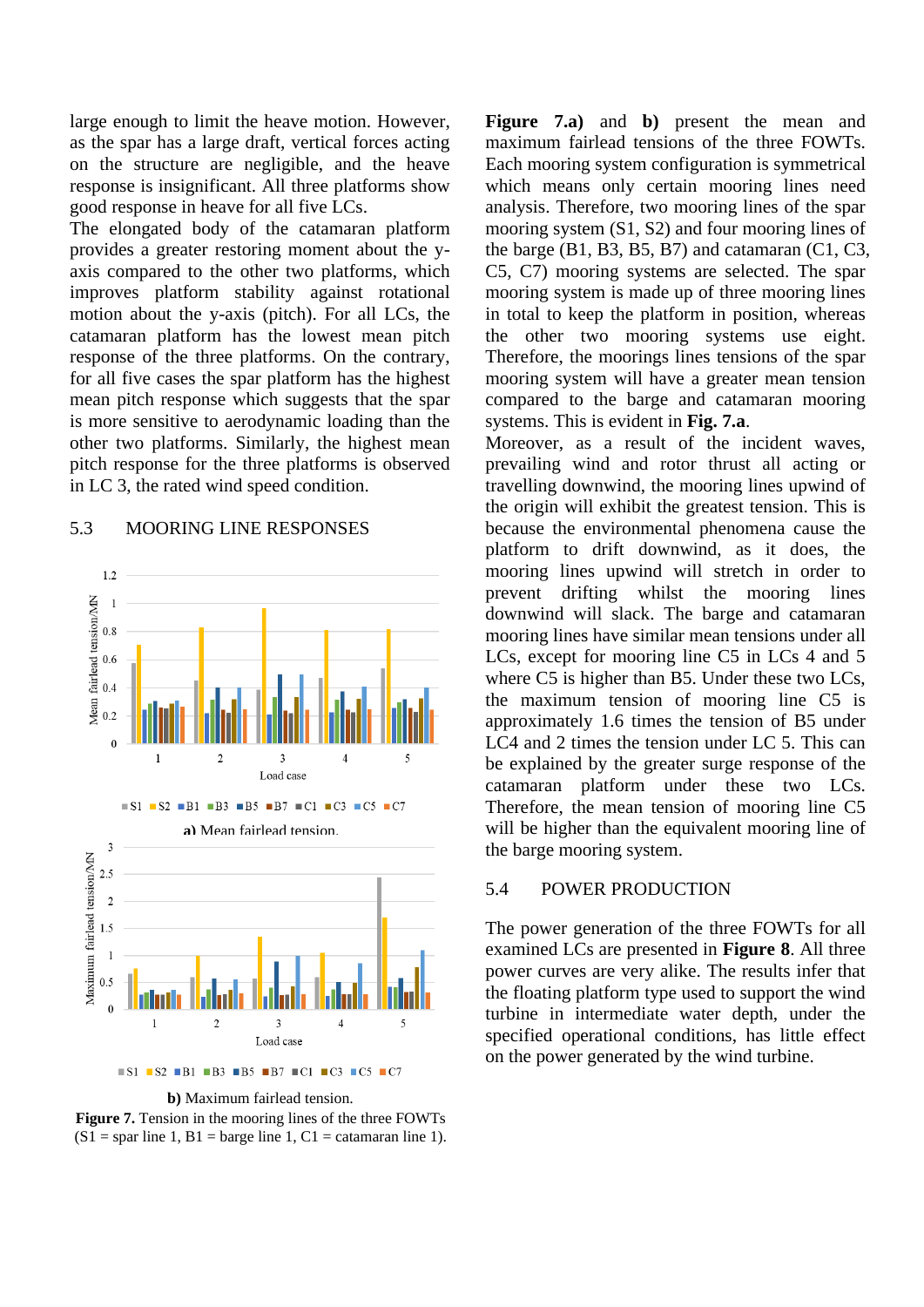

**Figure 8.** Power curves of each FOWT.

#### 5.5 UPPER STRUCTURE RESPONSES

In **Figures 9, 10 & 11** the rotor thrust, out-ofplane blade-tip deflection and fore-aft tower-base bending moment of the three FOWTs are plotted. All three structural performance indicators follow a similar trend due to being affected directly or indirectly by the incoming wind. The rotor thrust is the axial force applied by the wind on the rotor and it is the dominant load acting on each FOWT. The out-of-plane blade-tip deflection is the result of the force exerted by the wind on the turbine blades. The fore-aft tower-base bending moment is caused by the rotor thrust and has the most prominent influence on stress at the tower base.

It can be observed that the peak thrust acting on all three rotors occurs at rated wind speed (LC 3). This is also true for the peak fore-aft tower-base bending moment and blade deflection. Comparing the three FOWTs, for all LCs, the spar platform has the highest rotor thrust while the catamaran platform that has the lowest. For LC 3, the spar, barge and catamaran FOWTs have an approximate rotor thrust of 800 kN, 750 kN, and 700 kN, respectively. This means compared to the catamaran, the spar and barge have a 14 % and 7 % larger rotor thrust, respectively.

Under the same LC, the fore-aft tower-base bending moment of the spar, barge and catamaran is 78 MN m, 64 MN m and 52 MN m, respectively. The fore-aft tower-base bending moment in the spar is 50 % larger compared to the catamaran and 22 % compared to the barge.

Blade deflection does not have a sizeable impact on power output unless the severity is great enough as to reduce the swept area. The difference between the catamaran and spar peak out-of-plane blade-tip deflection is 6.7%. This suggests the platform type does not significantly influence the out-of-plane blade-tip deflection compared to rotor thrust and the fore-aft tower-base bending moment. Equally, as a result of the spar surge displacement in LC 5, the difference between the blade-tip deflection of the spar and barge is 54 % which is the greatest difference out of all LCs between these two platforms. Still, the magnitude of the out-of-plane blade-tip deflection under LC 5 is the smallest for all LCs.





**Figure 10.** Comparison of blade deflection.



**Figure 11.** Comparison of fore-aft tower-base bending moment.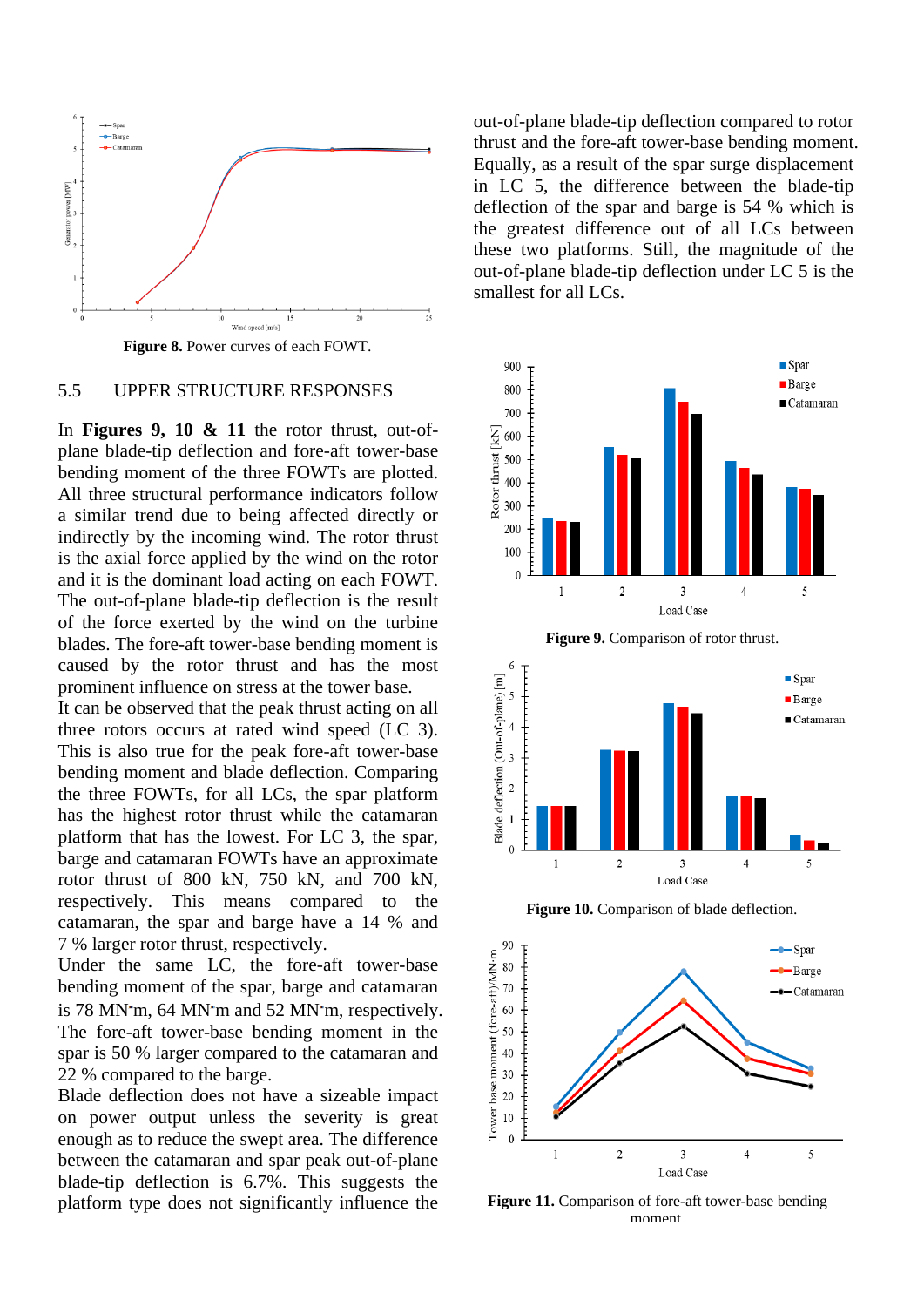## **6. CONCLUSIONS**

The dynamic responses of three FOWT concepts, including a novel catamaran FOWT, operating in intermediate water depth are assessed and compared. The three FOWTs are modelled using OpenFAST and ANSYS AQWA numerical tools coupled via a DLL, namely F2A, in order to conduct efficient aero-hydro-servo-elastic simulations. The main conclusions of this study are as follows:

- The spar has the smallest surge response whilst the catamaran has the largest for all LCs. The highest mean surge response for all three platforms was observed under LC 3 which corresponds to rated wind speed condition. The maximum surge response for all three platforms was observed under LC 5. The barge and catamaran FOWTs are more sensitive to wave loading compared to the spar.
- All three platforms showed a limited heave response. The barge and catamaran platforms have a large water plane areas and therefore excellent hydrostatic stiffness against vertical motion. The spar's large draft means vertical forces acting on the structure are negligible, and the heave response is insignificant.
- The catamaran has the lowest average pitch response for all LCs, a significant finding, whilst the spar has the highest average pitch response. The spar FOWT is more sensitive to aerodynamic loading compared to the other two FOWTs. Similarly, to the surge response, the highest mean pitch response was observed under rated conditions.
- The floating platform type has inconsequential effects on the power generation of the wind turbine; thus, the catamaran floating platform can be considered a promising option for the specified environmental conditions in this respect.
- Under LC 3, compared to the catamaran, there is a difference in rotor thrust of 14 % and & 7% for the spar and barge, respectively. Similarly, compared to the catamaran, there is a difference in the fore-

aft tower-base bending moment of 50 % and 22 % for the spar and barge, respectively.

This study has showed that a catamaran floating platform is the more effective solution to support a 5 MW wind turbine over the spar and barge platforms. Not only can the generated power produced by the turbine match the conventional floating platforms, but the catamaran platform also provides great stability which ultimately leads to reductions, some considerable, of key performance indicators. The surge response of a catamaran type floating platform is one area for future work.

## **ACKNOWLEDGEMENTS**

The authors would like to acknowledge the financial support from the European Regional Development Fund (ERDF), Interreg Atlantic Area (grant number: EAPA\_344/2016). Financial support from Liverpool John Moores University is also thanked.

# **REFERENCES**

- [1] Equinor, 'The future of offshore wind is afloat'. https://www.equinor.com/en/whatwe-do/floating-wind.html (accessed Sep. 22, 2021).
- [2] Equinor, 'Hywind Scotland'. https://www.equinor.com/en/what-wedo/floating-wind/hywind-scotland.html (accessed Jul. 14, 2021).
- [3] Ideol, 'FLOATGEN'. https://floatgen.eu/ (accessed Jul. 14, 2021).
- [4] Ideol, 'HIBIKI Floating wind turbine solution | Japan offshore wind'. https://www.bw-ideol.com/en/japanesedemonstrator (accessed Jul. 14, 2021).
- [5] Principle Power, 'WindFloat'. https://www.principlepowerinc.com/en/win dfloat (accessed Aug. 16, 2021).
- [6] J. Jonkman and D. Matha, 'Dynamics of offshore floating wind turbines-analysis of three concepts', *Wind Energy*, vol. 14, no. 4, pp. 557–569, 2011, doi: 10.1002/we.442.
- [7] K. P. Thiagarajan and H. J. Dagher, 'A review of floating platform concepts for offshore wind energy generation', *J. Offshore Mech. Arct. Eng.*, vol. 136, no. 2,